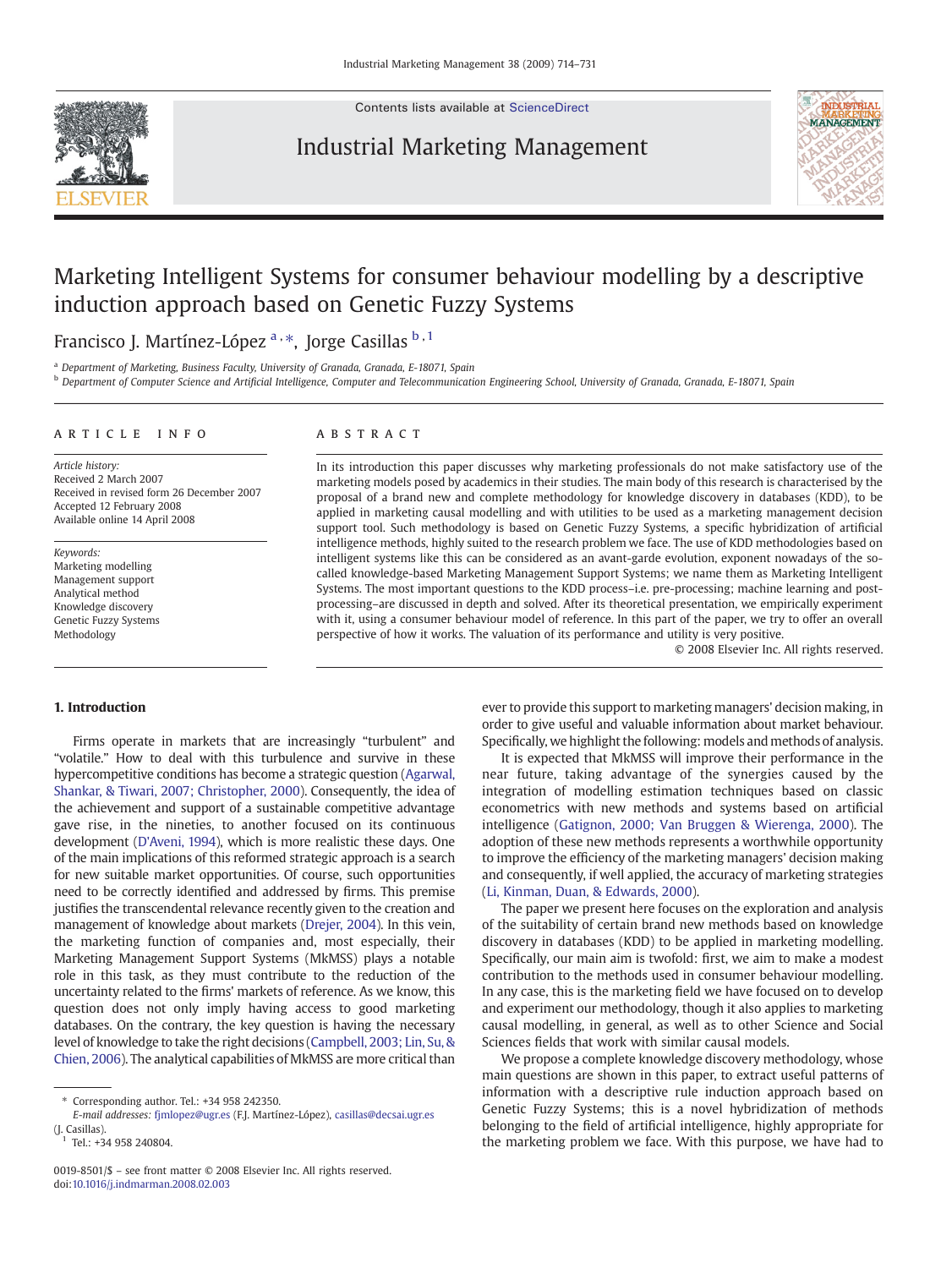give solutions, adapted from our academic field, to the diverse questions related to the main stages of the KDD process; i.e. data preparation, data mining, and knowledge interpretation. Moreover, an important characteristic of our methodology is that it has been designed under the base there is a causal model of reference; a consumer behaviour model in our case. In other words, the knowledge discovery process is guided by a prior theoretic structure that defines the elements (variables) of the model. Hence, this machine learning approach is not only interesting for practitioners, but also for academic researchers' purposes.

To address these questions, the paper is structured as follows. Section 2 reflects on the suitability of evolving our marketing modelling methods towards a growing importation and use of artificial intelligence methods to support professional and academic marketing problems. Section 3 presents an overview and justification of the artificial intelligence tools employed (fuzzy rules, genetic algorithms, etc.). Section 4 illustrates with some examples the behaviour of the proposed KDD tools. Section 5 shows the methodological proposal in detail. Next, in Section 6 we experiment with the methodology, show some significant results and dedicate a brief closing part to illustrate both the intrinsic and complementary advantages of our fuzzy modelling-based method. Section 7 discusses the main contributions of our research, reflecting on the academic and managerial implications. Finally, in Section 8 we comment on some research limitations and opportunities (our future research agenda).

#### 2. Background and starting reflections

Is there a gap between what marketing modellers offer and what marketing managers demand? If marketing modelling had got to a stage of maturity, as Leefl[ang and Wittink \(2000\)](#page--1-0) argue, one would expect to find a significant use of academic models among marketing practitioners. Notwithstanding, it seems that marketing managers rarely apply them [\(Roberts, 2000; Wind and Lilien, 1993; Winer,](#page--1-0) [2000](#page--1-0)). It is essential that we academics meditate on this. Maybe, the answer is much less complex than we would primarily expect.

We think that the efforts of marketing academics are not productive in terms of the managerial applications of their models. This is not due to deficiencies in the theoretic aspects that support the models' structure, but due to a lack of involvement by not offering useful methods of analysis that allow the models' users (marketing managers) to "play" with these models to support their decisions. This is what has guided our research, hence the gist of this paper.

The academics may be too focused on testing hypotheses and validating models and theories without paying enough attention to what our "customers"–the marketing managers, users of our scientific production–need. Indeed, marketing modellers cannot afford to fall into marketing myopia! In this regard, we should not forget that the main purpose of our research efforts ought to be the contribution to the development of our field, and this necessarily implies looking after the practical applicability of our models, too.

Therefore, how can we strengthen the utility of our models to achieve a better explanation of markets, thus better matching them to marketing managers' needs? Research efforts can be addressed to the improvement of three main areas of interest in marketing modelling [\(Roberts, 2000](#page--1-0)): theoretic aspects defining the models; understanding of managers' (users) needs, hence the framework of application of models; and refinement of the statistical tools (i.e. techniques and methods in general) applied to estimate the models. The pursuit of these improvement guidelines is not too distant from what [Little](#page--1-0) [\(1970, p. B-483\)](#page--1-0) asked of researchers a few decades ago when building models to support marketing managers' decision making:

Although the results of using a model may sometimes be personal to the manager […] the researcher still has the responsibilities of a scientist in that he should offer the manager the best information

he can for making the model conform to reality in structure, parameterization, and behaviour.

Consequently, it seems clear that modellers should be driven by the requirements of models users (i.e. demand-side), instead of by a supplyside orientation ([Gatignon, 2000](#page--1-0)). This practice is expected to improve the use of the academic models among the practitioners ([Roberts, 2000\)](#page--1-0). In this sense, a firm focused on consumption markets with access not only to more representative models of real systems being modelled but also to more powerful methods of analysis to extract knowledge from huge databases and able to simulate with models ought to improve its competitiveness and competitive advantage ([Van Bruggen & Wierenga,](#page--1-0) [2000\)](#page--1-0). This is a premise that has significantly conditioned the evolution of MkMSS from the early 80s, specifically with the appearance of the Marketing Decision Support Systems, until now [\(Li et al., 2000; Talvinen,](#page--1-0) [1995; Wierenga & Van Bruggen, 1997, 2000](#page--1-0)).

The late 80s saw the increasing use of diverse methods from Computer Science and Artificial Intelligence to the detriment of those from the Operational Research and, especially, the econometrics and statistics fields. This tendency has increasingly intensified in the last two decades [\(Bucklin, Lehmann, & Little, 1998; Eliashberg & Lilien,](#page--1-0) 1993; Leeflang & Wittink, 2000; Leefl[ang, Wittink, Wedel, & Naert,](#page--1-0) [2000; Li, Davies, Edwards, Kinman, & Duan, 2002\)](#page--1-0).

This evolution in the methods used in marketing modelling has not been accidental. In this sense, [Lilien, Kotler, and Moorthy \(1992\)](#page--1-0) noted that this tendency was to be expected as modellers and users needed techniques that were more flexible, powerful and robust, capable of providing greater and improved information with respect to the real systems being modelled. Of course, this implies a greater adaptation to both the characteristics of current databases–i.e. huge, imprecise, with data gathered in formats of a different nature (numerical, categorical, linguistic, etc.)–and the type of decision problems to be supported by such models. Under these circumstances, it seems an evolution of the marketing modelling methods towards systems based on artificial intelligence is only logical [\(Shim et al., 2002; Wedel, Kamakura, &](#page--1-0) [Böckenholt, 2000\)](#page--1-0), which justifies the growing predominance of the knowledge-based MkMSS in the last two decades ([Wierenga & Van](#page--1-0) [Bruggen, 2000](#page--1-0)).

In sum, MkMSS clearly tend to be based on knowledge discovery methods that make use of diverse artificial intelligence methods to be applied during the machine learning process; e.g.: evolutionary algorithms, fuzzy logic, artificial neural networks, rules induction, decision trees, etc. Specifically, it is expected that the use of artificial intelligent methods in the MkMSS framework will evolve towards the use of intelligent systems based on the hybridization of these techniques ([Carlsson & Turban, 2002; Shim et al., 2002](#page--1-0)). We like to call them as Marketing Intelligent Systems. It might be the inexorable fate of marketing modelling methods. This fact, which is more evident from a professional perspective–i.e. under the framework of application of the MkMSS–, has still to take hold in academic studies.

### 3. Knowledge extraction based on fuzzy rules and genetic algorithms

#### 3.1. The KDD process

In general terms, KDD is a recent research field belonging to artificial intelligence whose main aim is the identification of new, potentially useful, and understandable patterns in data ([Fayyad, Piatesky-Shapiro,](#page--1-0) [Smyth, & Uthurusamy, 1996](#page--1-0)). Furthermore, KDD implies the development of a process compounded by several stages that allow the conversion of low-level data into high-level knowledge [\(Mitra, 2002\)](#page--1-0). Though KDD is synthetically viewed as a three-stage process–i.e. preprocessing, data mining and post-processing–[\(Freitas, 2002\)](#page--1-0), we believe that, for our academic field, it is more interesting to present it within a wider structure. Specifically, we prefer the following five-stage process